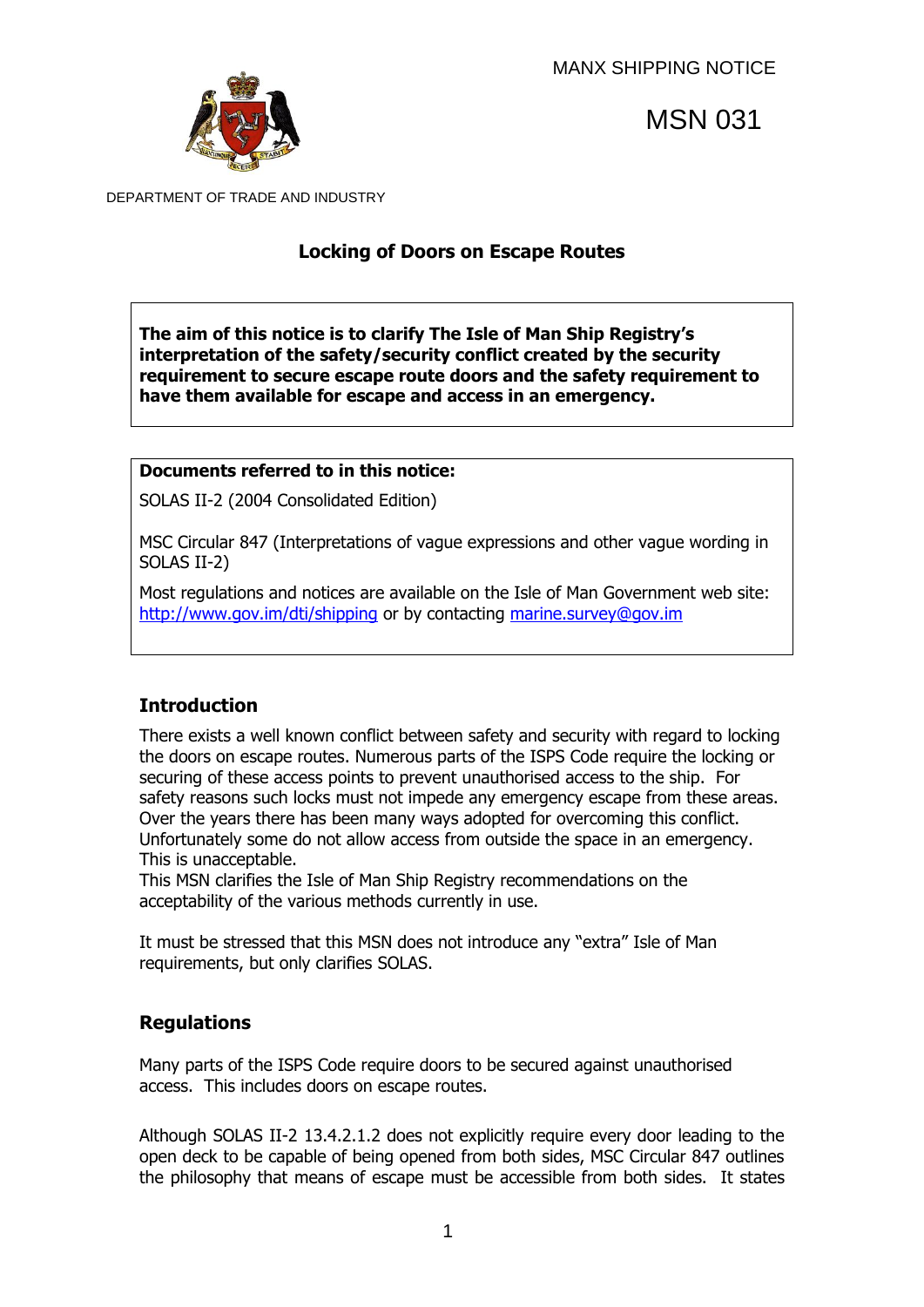"The escape routes are routes for escape and also for access. Accordingly, the locking arrangement should be such that it does not obstruct these two objectives (escape and access) and that the doors in the way of escape routes can be opened from both sides."

In addition SOLAS II-2 Reg. 2.2.1.6 outlines the functional requirements of escape routes one of which is "protection of means of escape **and access for fire fighting**".

It is therefore concluded that the Isle of Man Ship Registry"s interpretation of SOLAS is that all doors, on all escape routes must be capable of being accessed in both directions in an emergency situation.

### **Methods of Securing Doors**

It is recognised that security requires that access to "restricted areas" is controlled. Both the safety and security requirements have to be met and various methods of achieving this have been employed.

Examples of unacceptable methods:

- $\sim$  'dead bolt latches' on the inside
- $\mathcal P$  Planks of wood across the door handles internally
- $\lambda$  Internally lashed doors with emergency knife
- $\sim$  Door locks with no external keyhole

Examples of acceptable methods:

- $\lambda$  key-pad door locks,
- $\lambda$  a padlock key control system and an internal quick release device;
- $\blacktriangleright$  door locks with internal release device and an external lock with key control system.
- $\overline{P}$  Dogs with a removable handle that require a special shaped head for opening them externally. The handle should be readily available for emergency use.

#### **Phase in of compliance**

The vast majority of the present locking arrangements comply with the above. However if required it is recommended that vessels change their locking arrangements on-board vessels to comply with this shipping notice.

This may involve the removal of internal locking devices that cannot be disconnected from the outside in emergency situations and ensuring that doors which are locked internally using conventional door locks and keys can still be opened externally.

This should be implemented as soon as practical no later than the end of December 2009 (this may be extended to no later than the vessels next scheduled dry-docking only if hot work is required). In the meantime, any shipboard emergency procedures should take account of the locking arrangements in place.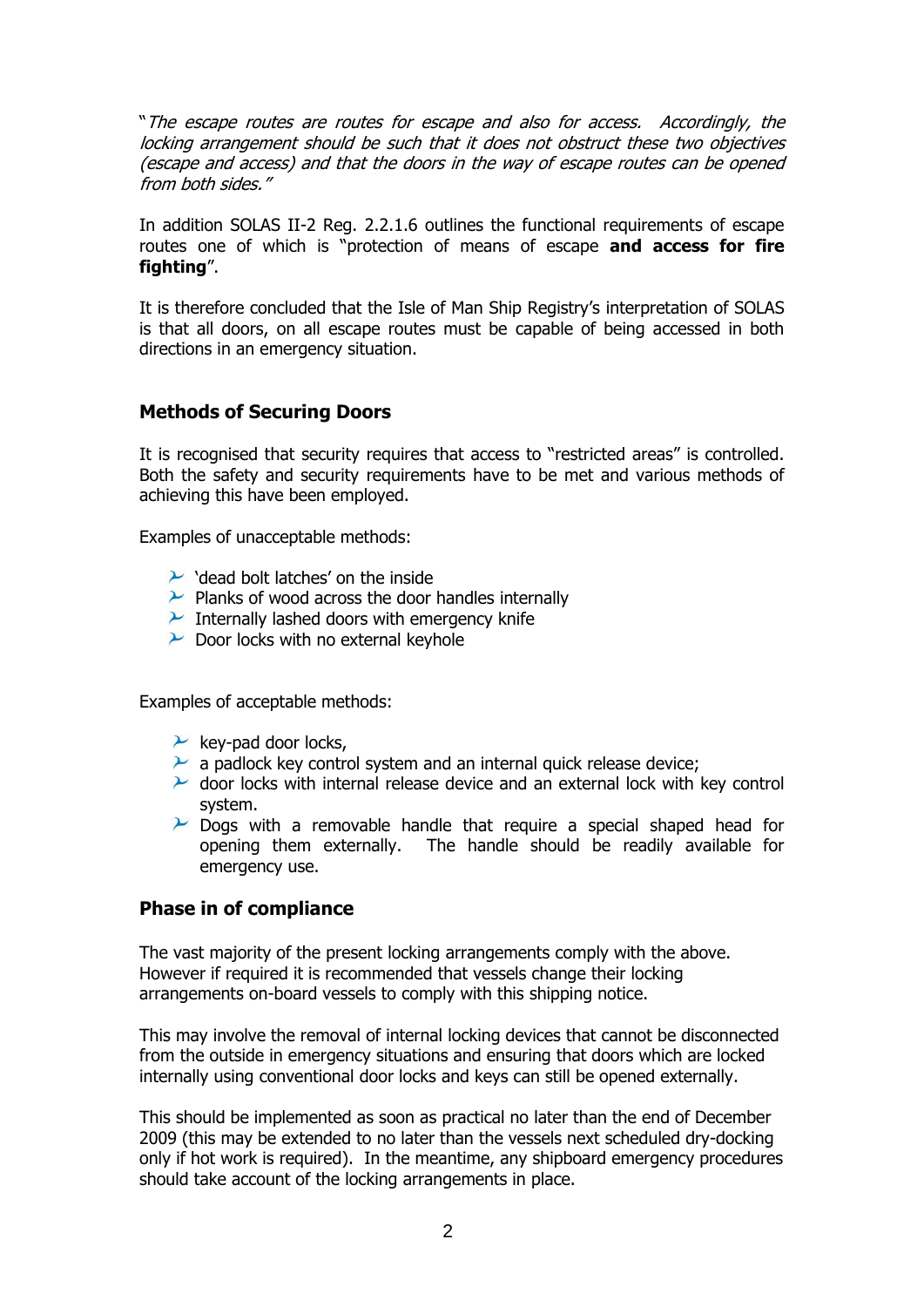## **EXAMPLE OF DOOR SECURING DEVICE AND INTERNAL RELEASE**





Isle of Man Ship Registry

April 2009

Please note - The Isle of Man Ship Registry cannot give Legal Advice. Where this document provides guidance on the law it should not be regarded as definitive. The way the law applies to any particular